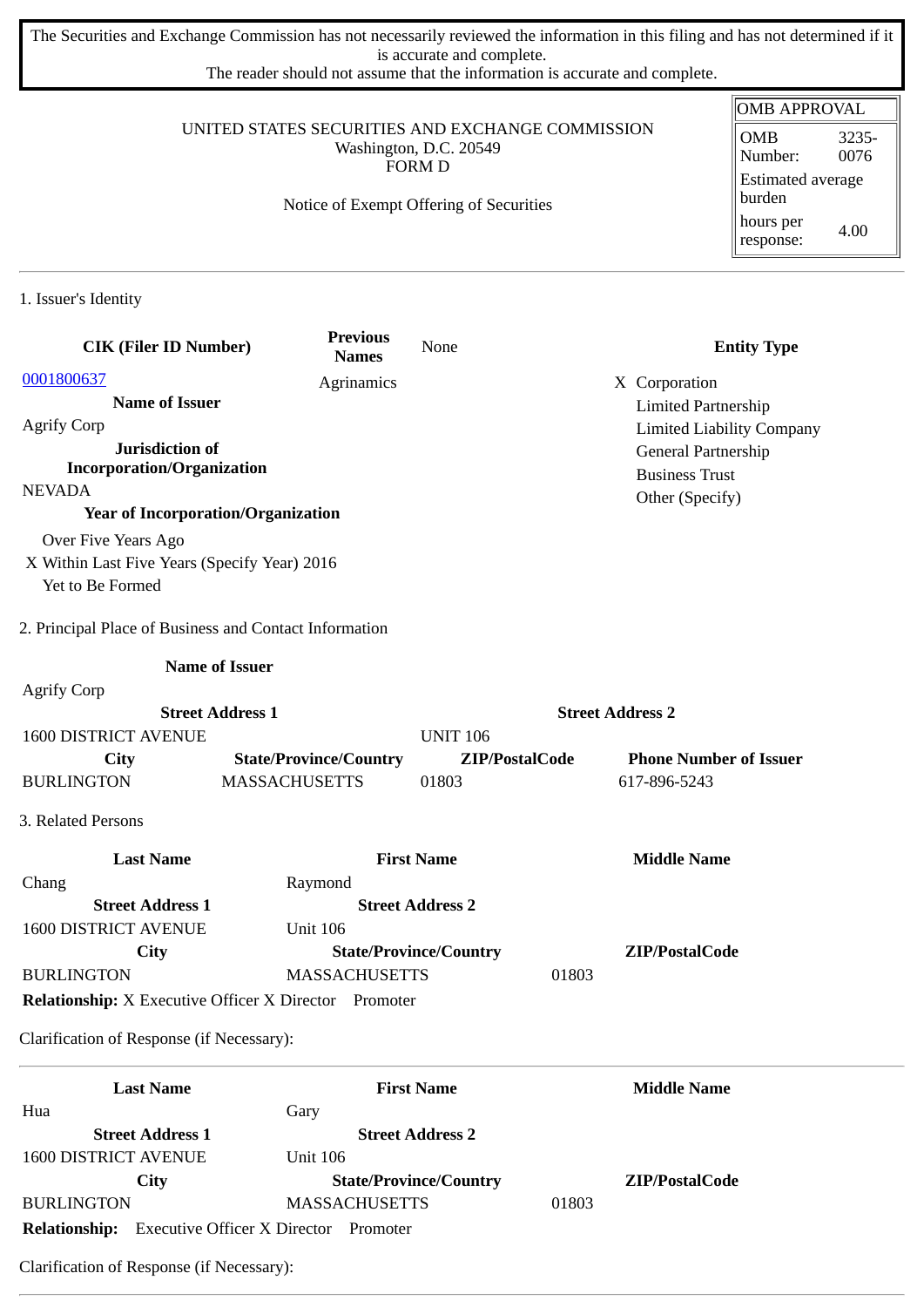|                             | <b>Last Name</b>                          | <b>First Name</b>                                            |       | <b>Middle Name</b> |
|-----------------------------|-------------------------------------------|--------------------------------------------------------------|-------|--------------------|
| Liotta                      |                                           | Matt                                                         | D.    |                    |
|                             | <b>Street Address 1</b>                   | <b>Street Address 2</b>                                      |       |                    |
| 1600 DISTRICT AVENUE        |                                           | <b>Unit 106</b>                                              |       |                    |
|                             | <b>City</b>                               | <b>State/Province/Country</b>                                |       | ZIP/PostalCode     |
| <b>BURLINGTON</b>           |                                           | <b>MASSACHUSETTS</b>                                         | 01803 |                    |
|                             |                                           | Relationship: Executive Officer X Director Promoter          |       |                    |
|                             | Clarification of Response (if Necessary): |                                                              |       |                    |
|                             | <b>Last Name</b>                          | <b>First Name</b>                                            |       | <b>Middle Name</b> |
| Squillace                   |                                           | Mary                                                         | Anne  |                    |
|                             | <b>Street Address 1</b>                   | <b>Street Address 2</b>                                      |       |                    |
| <b>1600 DISTRICT AVENUE</b> |                                           | <b>Unit 106</b>                                              |       |                    |
|                             | City                                      | <b>State/Province/Country</b>                                |       | ZIP/PostalCode     |
| <b>BURLINGTON</b>           |                                           | <b>MASSACHUSETTS</b>                                         | 01803 |                    |
|                             |                                           | <b>Relationship:</b> X Executive Officer  Director  Promoter |       |                    |
|                             | Clarification of Response (if Necessary): |                                                              |       |                    |
|                             | <b>Last Name</b>                          | <b>First Name</b>                                            |       | <b>Middle Name</b> |
| Cooper                      |                                           | <b>Nicholas</b>                                              |       |                    |
|                             | <b>Street Address 1</b>                   | <b>Street Address 2</b>                                      |       |                    |
| <b>1600 DISTRICT AVENUE</b> |                                           | <b>Unit 106</b>                                              |       |                    |
|                             | City                                      | <b>State/Province/Country</b>                                |       | ZIP/PostalCode     |
| <b>BURLINGTON</b>           |                                           | <b>MASSACHUSETTS</b>                                         | 01803 |                    |
|                             |                                           | Relationship: Executive Officer X Director Promoter          |       |                    |

Clarification of Response (if Necessary):

4. Industry Group

| Agriculture                             |                | <b>Health Care</b>         | Retailing                 |
|-----------------------------------------|----------------|----------------------------|---------------------------|
| <b>Banking &amp; Financial Services</b> |                | Biotechnology              | Restaurants               |
| <b>Commercial Banking</b>               |                | <b>Health Insurance</b>    | Technology                |
| Insurance                               |                | Hospitals & Physicians     | Computers                 |
| Investing                               |                | Pharmaceuticals            | Telecommunications        |
| <b>Investment Banking</b>               |                |                            |                           |
| Pooled Investment Fund                  |                | Other Health Care          | Other Technology          |
| Is the issuer registered as             |                | Manufacturing              | Travel                    |
| an investment company under             |                | <b>Real Estate</b>         | Airlines & Airports       |
| the Investment Company<br>Act of 1940?  |                | Commercial                 | Lodging & Conventions     |
| Yes                                     | N <sub>0</sub> | Construction               | Tourism & Travel Services |
| Other Banking & Financial Services      |                | <b>REITS &amp; Finance</b> | Other Travel              |
| <b>Business Services</b>                |                | Residential                | X Other                   |
| Energy                                  |                | <b>Other Real Estate</b>   |                           |
| Coal Mining                             |                |                            |                           |
| <b>Electric Utilities</b>               |                |                            |                           |
| <b>Energy Conservation</b>              |                |                            |                           |

Environmental Services

Oil & Gas

Other Energy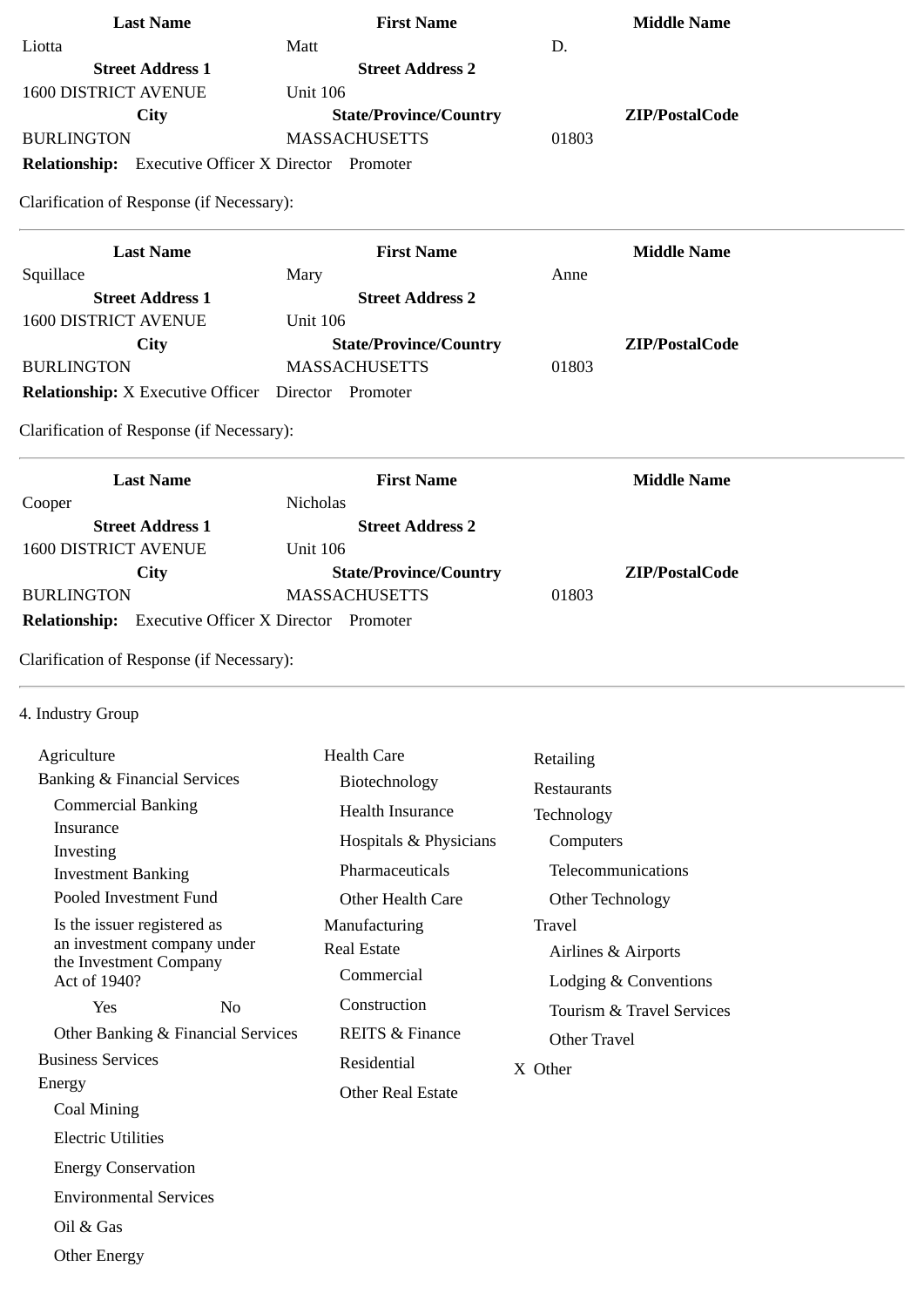## 5. Issuer Size

| <b>Revenue Range</b>             | <b>OR</b> | <b>Aggregate Net Asset Value Range</b> |
|----------------------------------|-----------|----------------------------------------|
| No Revenues                      |           | No Aggregate Net Asset Value           |
| $$1 - $1,000,000$                |           | $$1 - $5,000,000$                      |
| $$1,000,001 - $5,000,000$        |           | \$5,000,001 - \$25,000,000             |
| $$5,000,001 -$<br>\$25,000,000   |           | $$25,000,001 - $50,000,000$            |
| $$25,000,001 -$<br>\$100,000,000 |           | \$50,000,001 - \$100,000,000           |
| Over \$100,000,000               |           | Over \$100,000,000                     |
| X Decline to Disclose            |           | Decline to Disclose                    |
| Not Applicable                   |           | Not Applicable                         |

6. Federal Exemption(s) and Exclusion(s) Claimed (select all that apply)

|                                            |                   | <b>Investment Company Act Section 3(c)</b> |  |
|--------------------------------------------|-------------------|--------------------------------------------|--|
| Rule $504(b)(1)$ (not (i), (ii) or (iii))  | Section $3(c)(1)$ | Section $3(c)(9)$                          |  |
| Rule 504 (b) $(1)(i)$                      | Section $3(c)(2)$ | Section $3(c)(10)$                         |  |
| Rule 504 (b) $(1)(ii)$                     | Section $3(c)(3)$ | Section $3(c)(11)$                         |  |
| Rule 504 (b) $(1)(iii)$<br>$X$ Rule 506(b) | Section $3(c)(4)$ | Section $3(c)(12)$                         |  |
| Rule 506(c)                                | Section $3(c)(5)$ | Section $3(c)(13)$                         |  |
| Securities Act Section 4(a)(5)             | Section $3(c)(6)$ | Section $3(c)(14)$                         |  |
|                                            | Section $3(c)(7)$ |                                            |  |

- 7. Type of Filing
- X New Notice Date of First Sale 2020-01-22 First Sale Yet to Occur Amendment
- 8. Duration of Offering

| Does the Issuer intend this offering to last more than one year? | Yes X No |  |
|------------------------------------------------------------------|----------|--|
|                                                                  |          |  |

9. Type(s) of Securities Offered (select all that apply)

| X Equity                                                                                       | Pooled Investment Fund Interests   |
|------------------------------------------------------------------------------------------------|------------------------------------|
| Debt                                                                                           | Tenant-in-Common Securities        |
| Option, Warrant or Other Right to Acquire Another Security                                     | <b>Mineral Property Securities</b> |
| Security to be Acquired Upon Exercise of Option, Warrant or<br>Other Right to Acquire Security | Other (describe)                   |

10. Business Combination Transaction

Is this offering being made in connection with a business combination transaction, such as  $X$  Yes No a merger, acquisition or exchange offer?

Clarification of Response (if Necessary):

merger

11. Minimum Investment

Minimum investment accepted from any outside investor \$0 USD

12. Sales Compensation

Recipient Recipient CRD Number X None (Associated) Broker or Dealer X None (Associated) Broker or Dealer CRD Number X None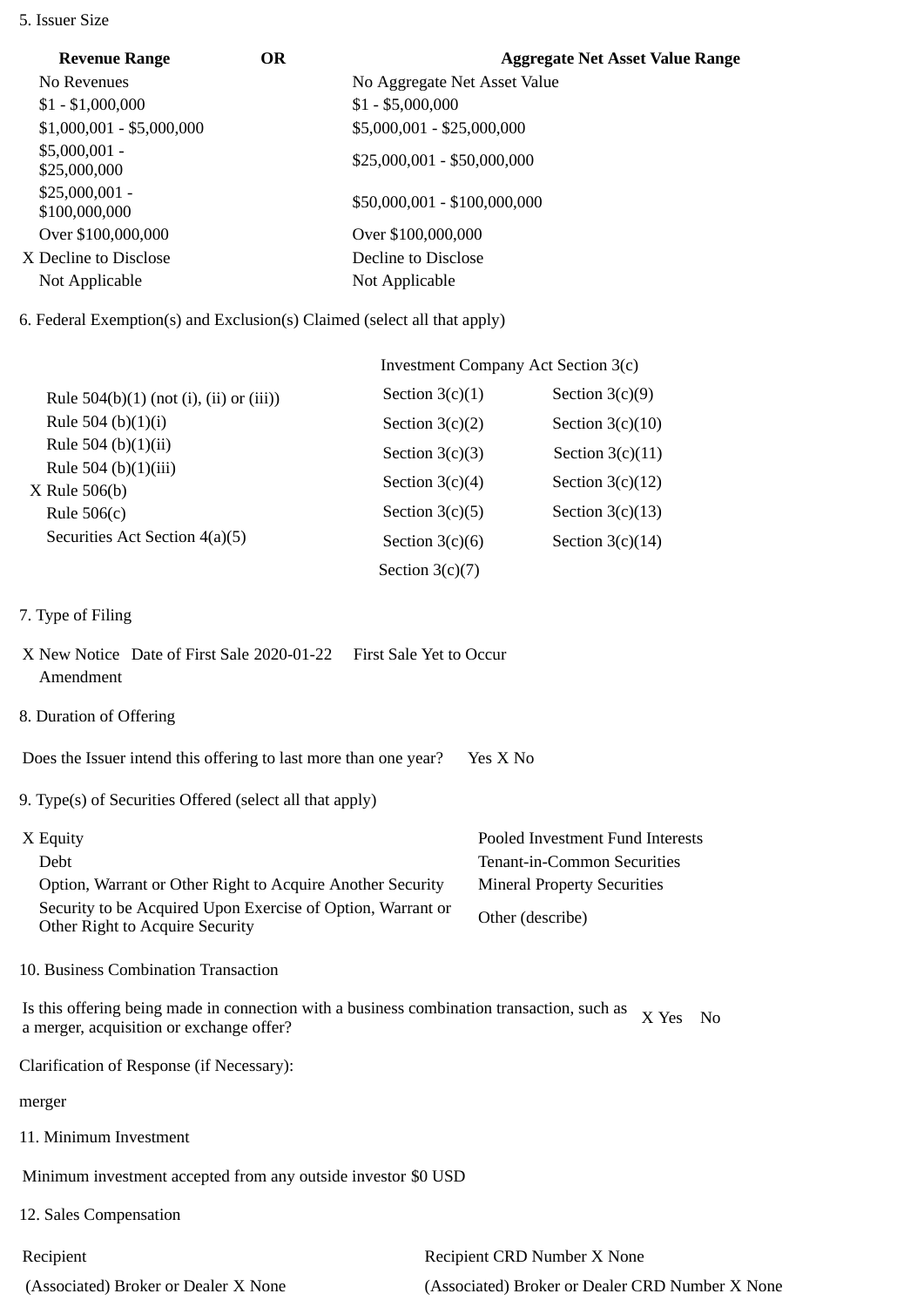## **Street Address 1 Street Address 2**

State(s) of Solicitation (select all that apply) Check "All States" or check individual States All States Foreign/non-US

13. Offering and Sales Amounts

| <b>Total Offering Amount</b> | \$7,000,000 USD or Indefinite |  |
|------------------------------|-------------------------------|--|
| <b>Total Amount Sold</b>     | \$7,000,000 USD               |  |
| Total Remaining to be Sold   | \$0 USD or Indefinite         |  |

Clarification of Response (if Necessary):

14. Investors

Select if securities in the offering have been or may be sold to persons who do not qualify as accredited investors, and enter the number of such non-accredited investors who already have invested in the offering. Regardless of whether securities in the offering have been or may be sold to persons who do not qualify as

accredited investors, enter the total number of investors who already have invested in the offering:

15. Sales Commissions & Finder's Fees Expenses

Provide separately the amounts of sales commissions and finders fees expenses, if any. If the amount of an expenditure is not known, provide an estimate and check the box next to the amount.

| <b>Sales Commissions</b> | \$0 USD Estimate |
|--------------------------|------------------|
| Finders' Fees            | \$0 USD Estimate |

Clarification of Response (if Necessary):

16. Use of Proceeds

Provide the amount of the gross proceeds of the offering that has been or is proposed to be used for payments to any of the persons required to be named as executive officers, directors or promoters in response to Item 3 above. If the amount is unknown, provide an estimate and check the box next to the amount.

\$0 USD Estimate

Clarification of Response (if Necessary):

Signature and Submission

Please verify the information you have entered and review the Terms of Submission below before signing and clicking SUBMIT below to file this notice.

Terms of Submission

In submitting this notice, each issuer named above is:

- Notifying the SEC and/or each State in which this notice is filed of the offering of securities described and undertaking to furnish them, upon written request, in the accordance with applicable law, the information furnished to offerees.\*
- Irrevocably appointing each of the Secretary of the SEC and, the Securities Administrator or other legally designated officer of the State in which the issuer maintains its principal place of business and any State in which this notice is filed, as its agents for service of process, and agreeing that these persons may accept service on its behalf, of any notice, process or pleading, and further agreeing that such service may be made by registered or certified mail, in any Federal or state action, administrative proceeding, or arbitration brought against the issuer in any place subject to the jurisdiction of the United States, if the action, proceeding or arbitration (a) arises out of any activity in connection with the offering of securities that is the subject of this notice, and (b) is founded, directly or indirectly, upon the provisions of: (i) the Securities Act of 1933, the Securities Exchange Act of 1934, the Trust Indenture Act of 1939, the Investment Company Act of 1940, or the Investment Advisers Act of 1940, or any rule or regulation under any of these statutes, or (ii) the laws of the State in which the issuer maintains its principal place of business or any State in which this notice is filed.
- Certifying that, if the issuer is claiming a Regulation D exemption for the offering, the issuer is not disqualified from relying on Rule 504 or Rule 506 for one of the reasons stated in Rule 504(b)(3) or Rule 506(d).